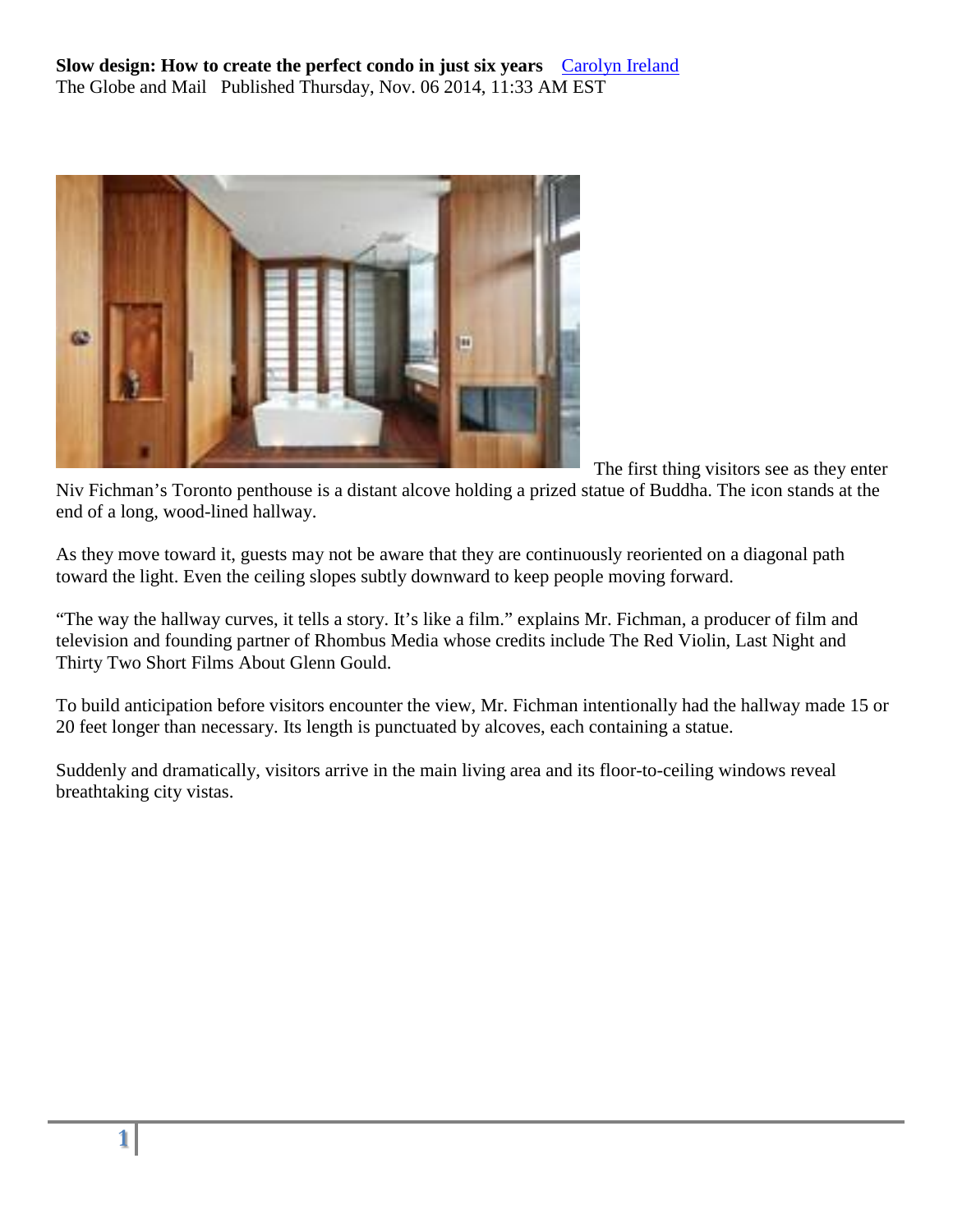All photos by Terence Tourangeau

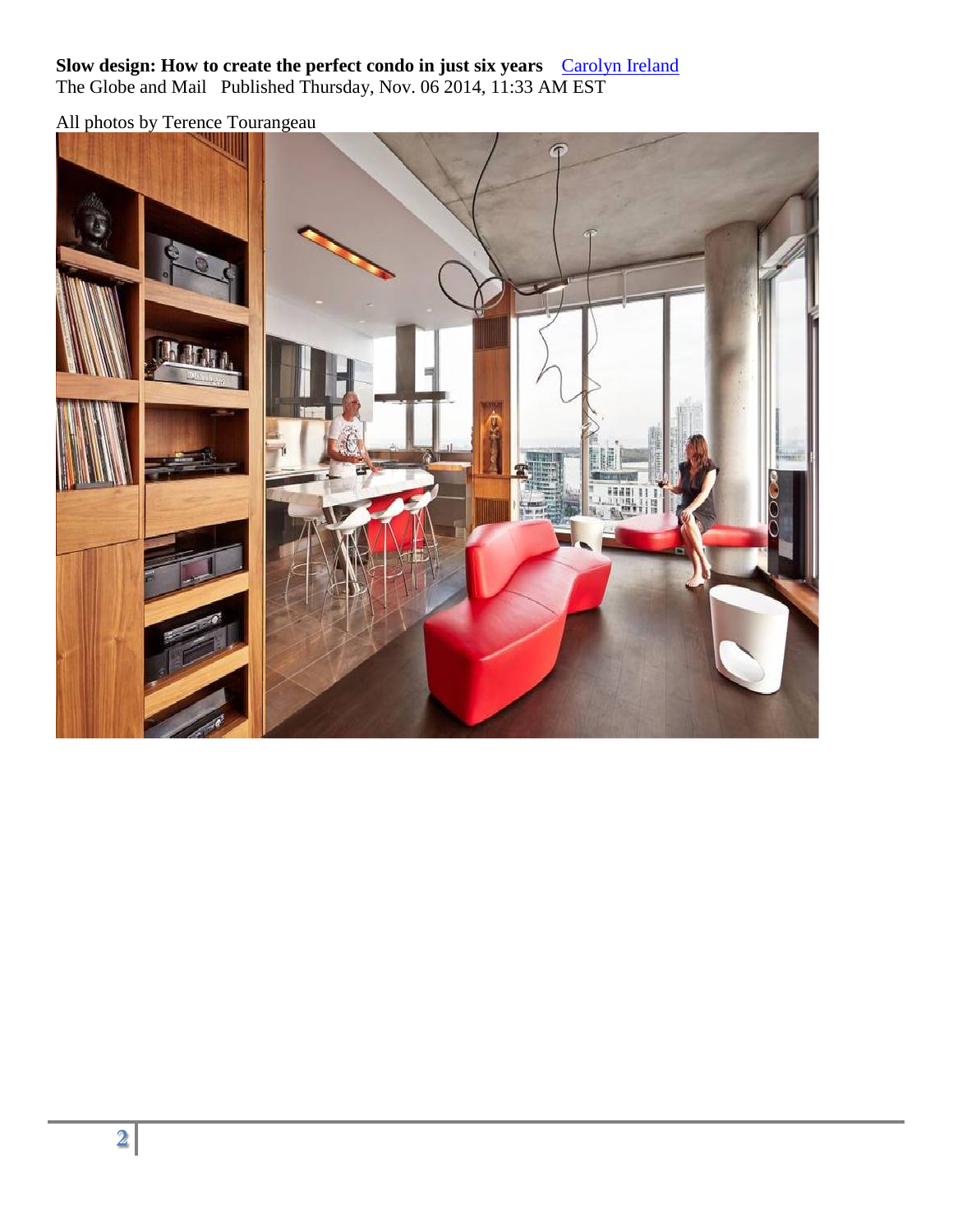

"It's a process of discovery as you walk through the corridor," says the filmmaker.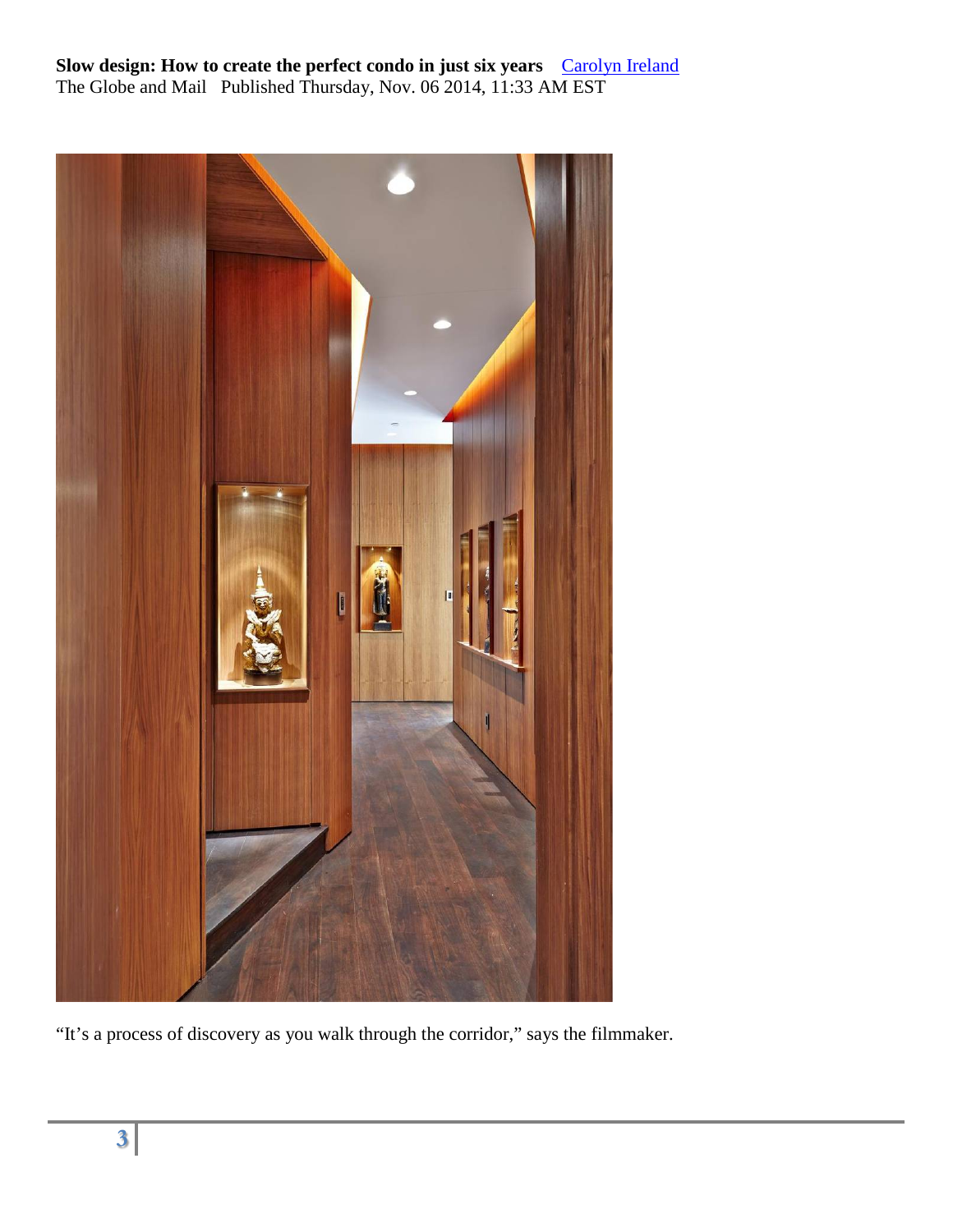### **Slow design: How to create the perfect condo in just six years** [Carolyn Ireland](http://www.theglobeandmail.com/authors/carolyn-ireland)

The Globe and Mail Published Thursday, Nov. 06 2014, 11:33 AM EST

In fact, the entire penthouse, 34 floors above King Street West in Toronto, represents the convergence of Mr. Fichman's film background and his immersion in cultures around the world.

To realize his vision, Mr. Fichman turned to Drew Sinclair, principal at regionalArchitects.

Mr. Sinclair had just returned from a year in Europe after winning the Canada Council for the Arts' Prix de Rome, which recognizes emerging practitioners in architecture.

"He had such a pure vision," says Mr. Fichman, who was introduced to Mr. Sinclair's work by a colleague.

It was 2008, and while Mr. Sinclair's career was ramping up, the global financial markets were in free-fall. The M5V project, where Mr. Fichman had purchased a penthouse unit, went through a couple of developers and long delays.

Still, he had purchased his unit – just around the corner from Rhombus Media's head office – with the intention of making it the last home he would ever buy. The vagaries of the real estate market didn't worry him.

"I really wanted to make it as perfect as I could because it was not designed for resale," he says.

At the time, the unit was under construction so Mr. Fichman could only imagine the view. He asked the construction crew to take a few snapshots from the girders.

"In the absence of a site to walk around, we did a lot of drawing," Mr. Sinclair says. He calls the process "slow architecture," which values careful crafting in the context of a rapidly-evolving city. In this case, the process took six years.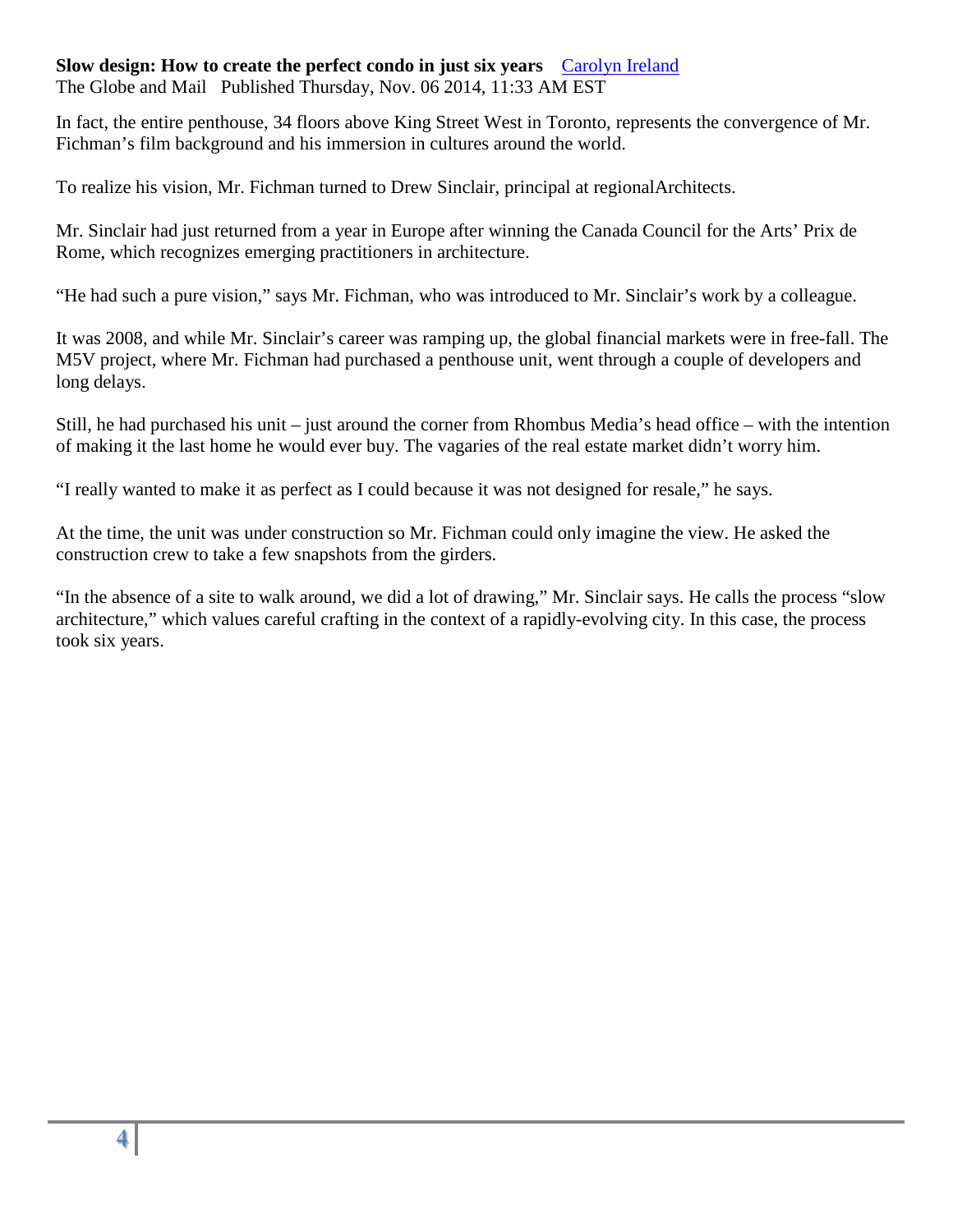

Between each iteration of design, there is a purposeful pause to consider the implications of the decisions we've made, the architect explains.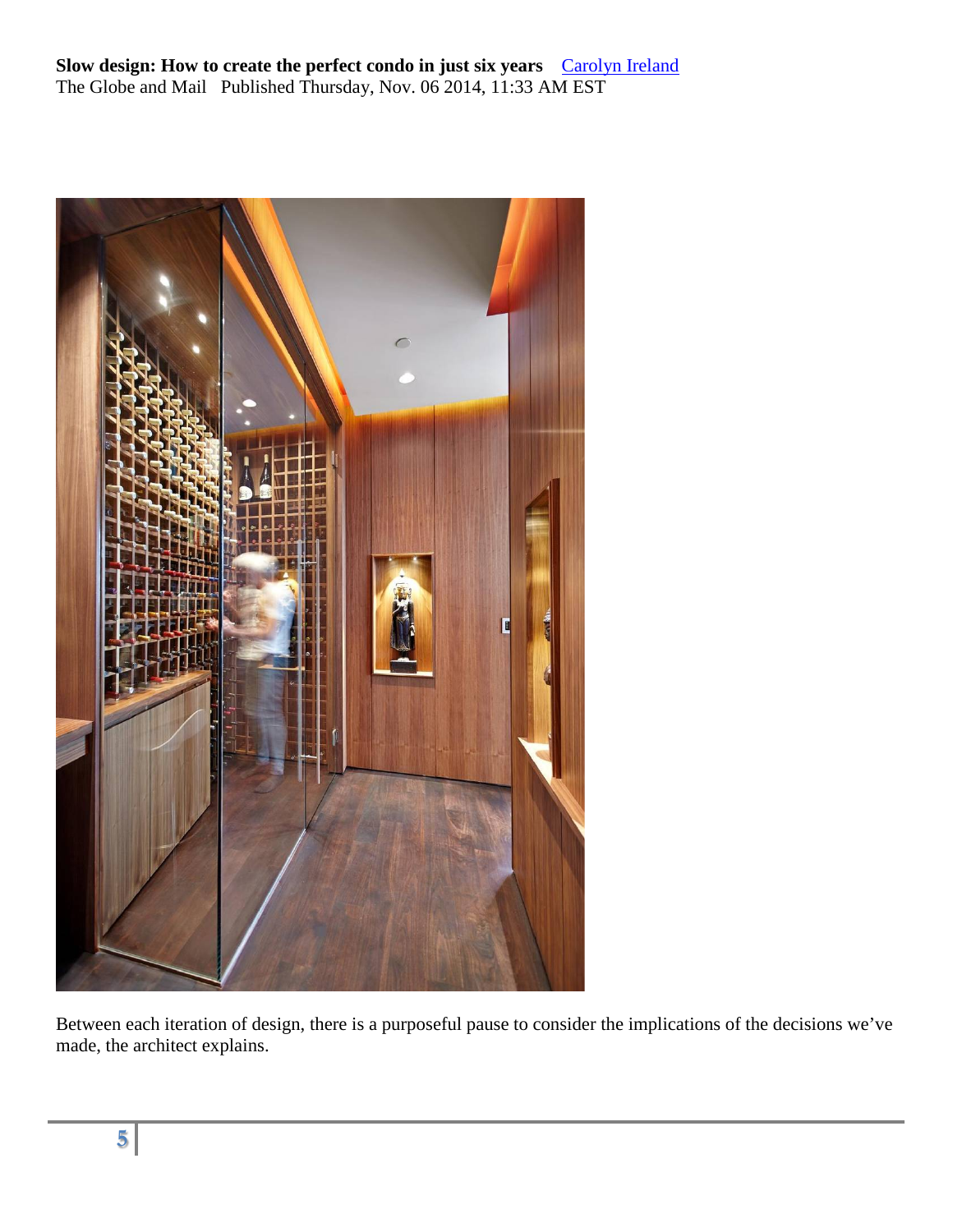## **Slow design: How to create the perfect condo in just six years** [Carolyn Ireland](http://www.theglobeandmail.com/authors/carolyn-ireland)

The Globe and Mail Published Thursday, Nov. 06 2014, 11:33 AM EST

Everything was drawn three or four times, most often by hand, to test variations of any idea and to study the broader spatial implications of the design, Mr. Sinclair says.

The raw, vigorous early sketches were slowly refined into plans, Mr. Fichman adds. As a filmmaker, he had no trouble envisioning the result. "I often see designs for film sets. I'm used to looking at plans."

The inspiration would come from Mr. Fichman's travels. He recalls standing in the I.M. Pei-designed Museum of Islamic Art in Doha, Qatar when it was newly opened and madly e-mailing Mr. Sinclair about his love for the simplicity of the display cases. On another occasion, he might jot down notes during a stay in a ryokan in Japan.



"I'd send him photographs from wherever I was in the world."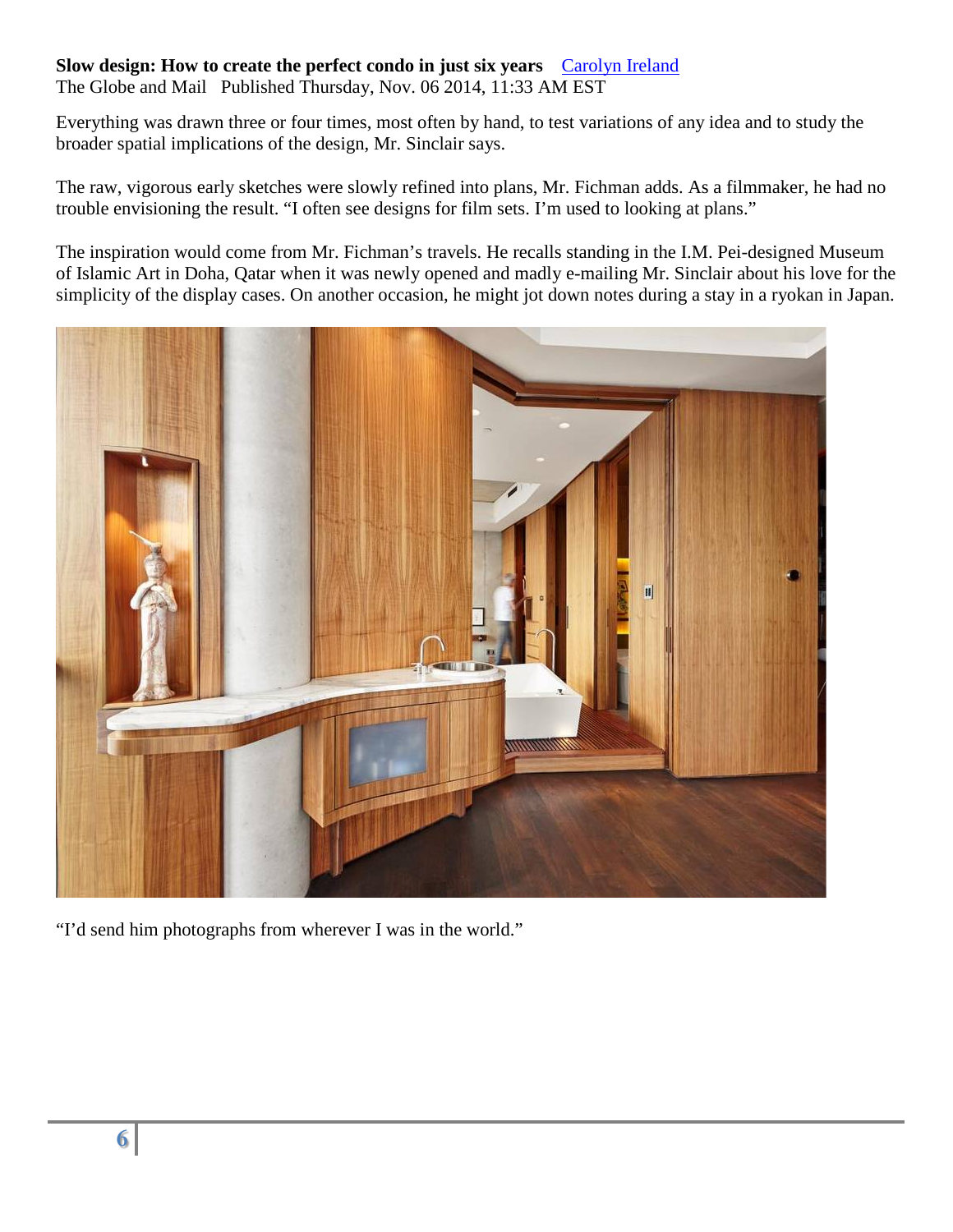# **Slow design: How to create the perfect condo in just six years** [Carolyn Ireland](http://www.theglobeandmail.com/authors/carolyn-ireland)

The Globe and Mail Published Thursday, Nov. 06 2014, 11:33 AM EST

Mr. Fichman has travelled to Japan more than 80 times and that country's influence is stronger than any other in the penthouse – especially in the careful use of space.

In the bedroom, Mr. Fichman sleeps on a futon atop Tatami mats – to the astonishment of his visitors from Japan, where, increasingly, people have given up the traditional floor covering. "They can't believe it and they think it's the funniest thing ever."

Rolling the futon and placing it in a designated nook behind a sliding door is a valued ceremony, he says. "I love it. I love the ritual of it."

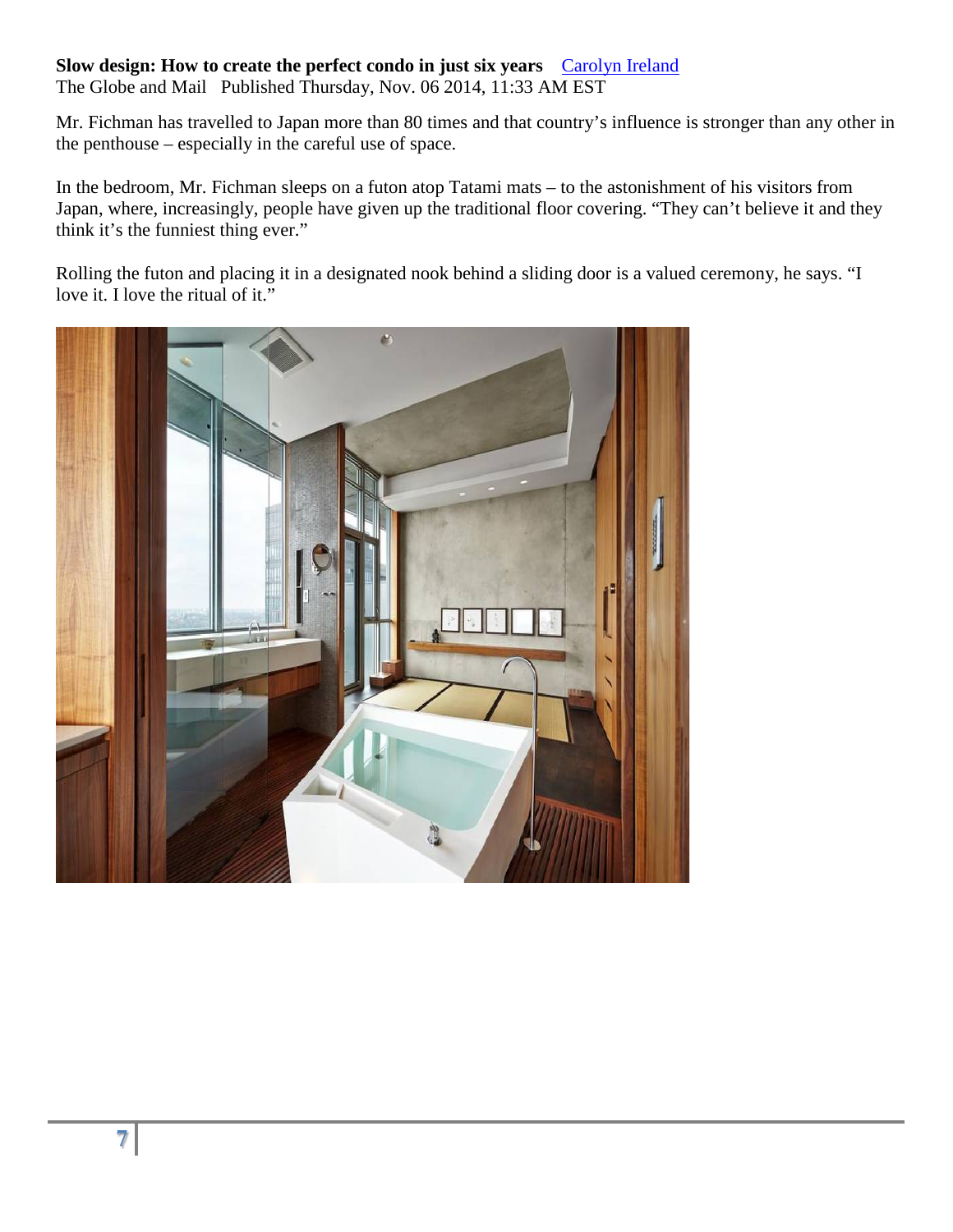

The focal point of the entire living space is a white bath tub, custom fabricated for Mr. Fichman.

It's a sculpture as well as a bath tub that can accommodate at least two people, points out the architect. There's a recess that can hold enough ice to keep a bottle of wine chilled and a niche shaped to the curves of a pair of wineglasses.

Mr. Fichman flips through the photos on his phone to find an image of a third purpose and comes up with a photo of actor Dustin Hoffman standing on the edge of the tub to deliver a speech during TIFF. "So as you can see, it's also a stage," he says.

The living room is a place for gathering and for looking out over the city. The full height of the CN Tower fills one part of the view. During the day, the view extends to Lake Ontario and planes landing and taking off from Billy Bishop airport. At night, city lights shimmer into the distance.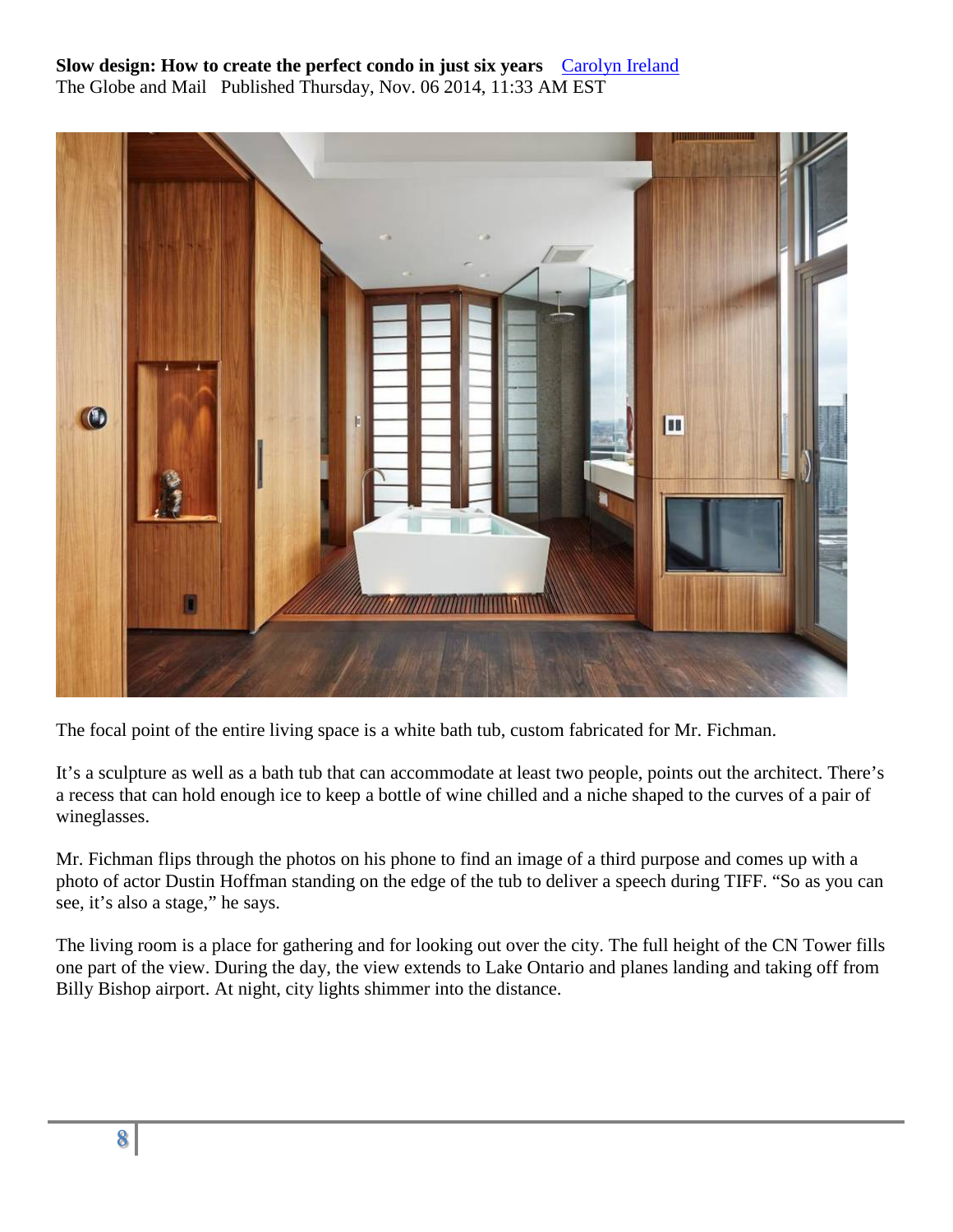#### **Slow design: How to create the perfect condo in just six years** [Carolyn Ireland](http://www.theglobeandmail.com/authors/carolyn-ireland)

The Globe and Mail Published Thursday, Nov. 06 2014, 11:33 AM EST

Mr. Sinclair points to the bar area in the living room as an example of the practice of slow architecture.

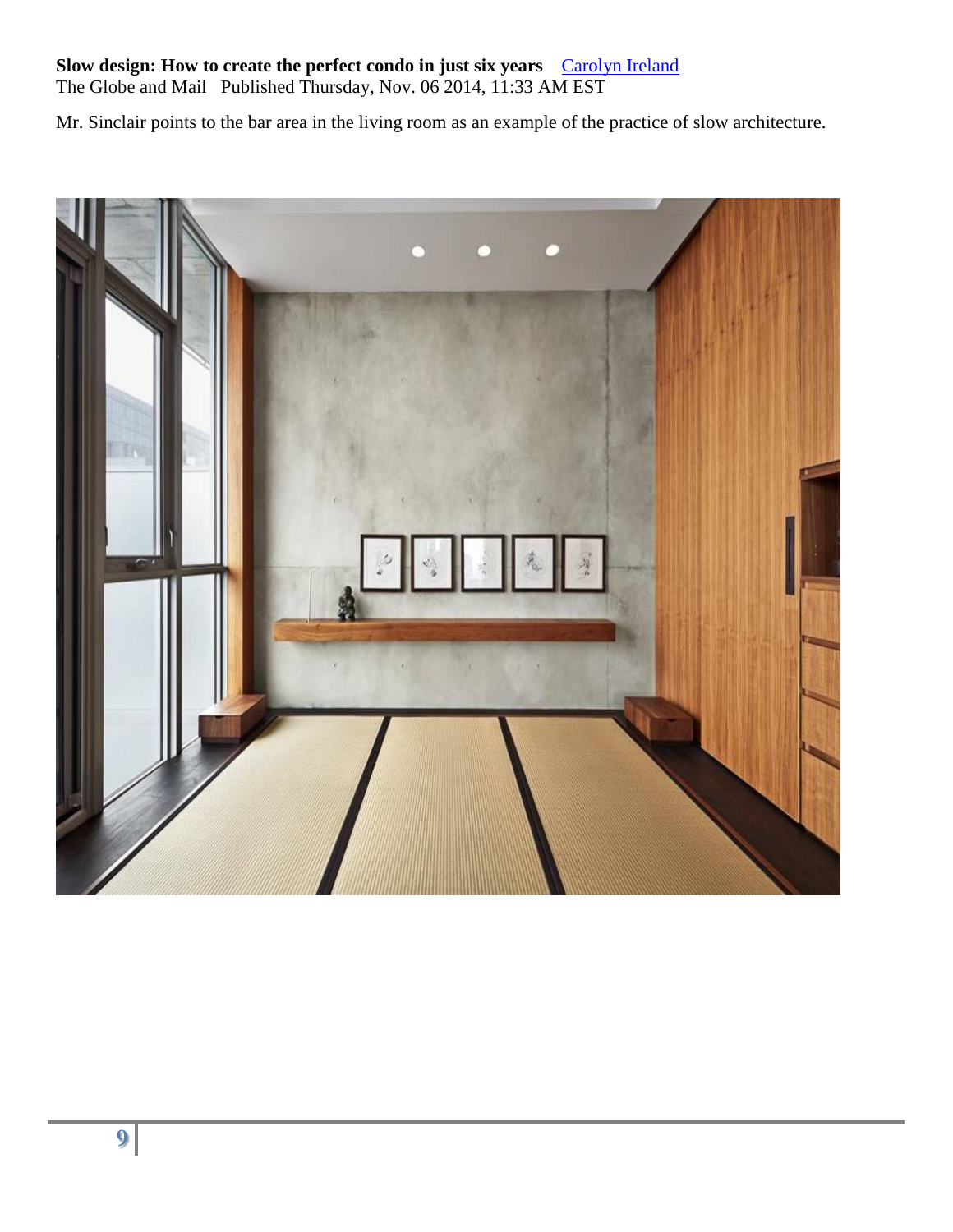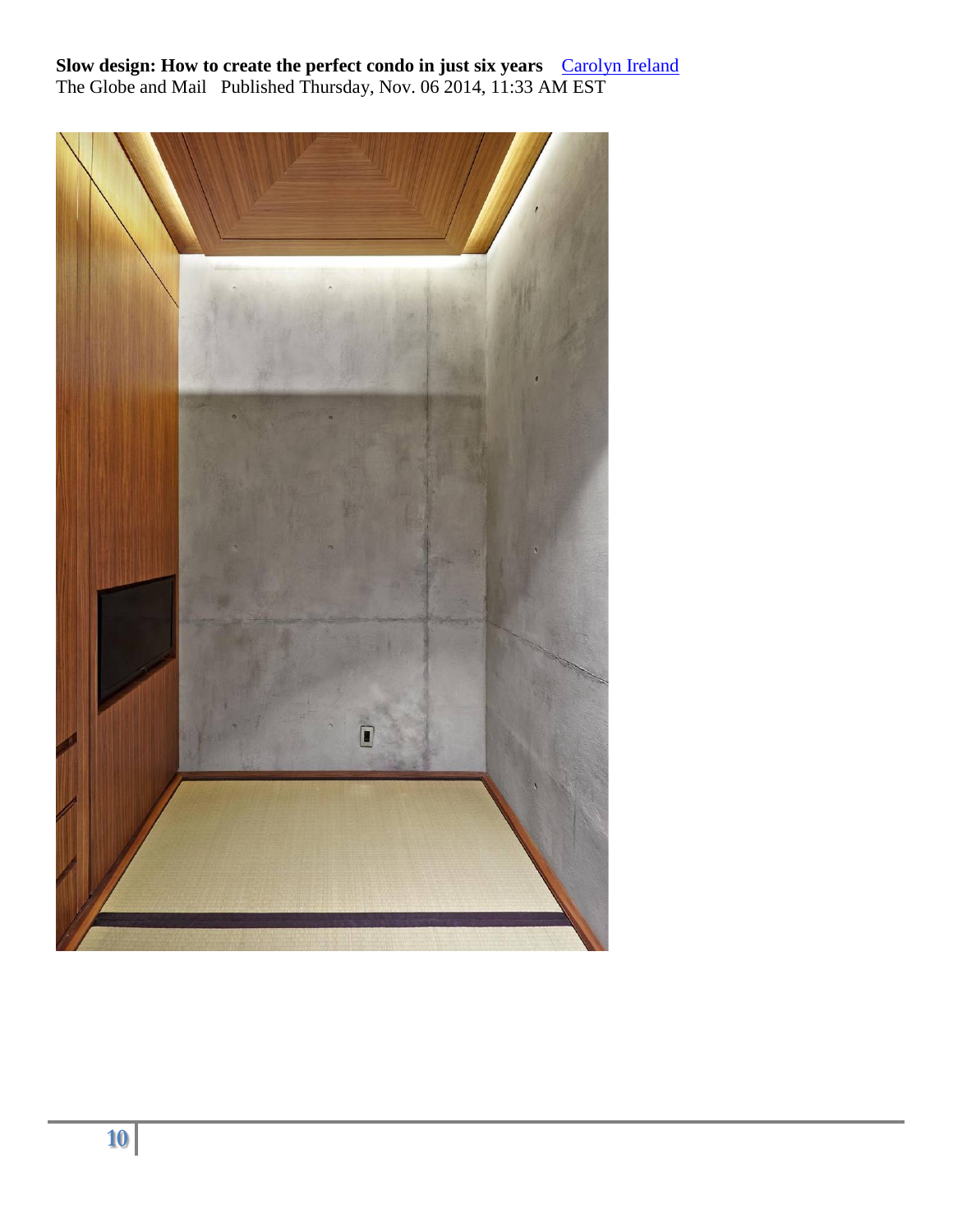With the luxury of time, he says, they studied a huge range of geometries and functional arrangements. They worked out how the sink and tap would relate to the bar surface and the bottles, and how the bar would merge with the vertical niche that was to house one of Mr. Fichman's sculptures.

The kitchen centres around a large island where Mr. Fichman loves to cook surrounded by guests. During a TIFF party, he brought in chef Hiro Yoshida who molded his sushi by hand. "We made this a sushi counter."

Throughout the penthouse, light and its qualities were an obsession, Mr. Sinclair says.

"He has a particular pre-occupation with light and its relationship to spaces," he says of Mr. Fichman.

"I'm very, very sensitive to colour temperature and light. That's my film background. It had to be unified," agrees Mr. Fichman.

Core lighting, enhanced lighting and highlighting were carefully considered.

In the living room, pendant lights by Ingo Maurer can be reshaped endlessly, says Mr. Fichman, who admits to adjusting them constantly. When the actor and director Don McKellar visits, he rearranges them every time Mr. Fichman's back is turned.

For Mr. Fichman, the luxury in the penthouse comes from the spareness. "It's a very rigorous apartment."

The intent is not to show off but to use every inch of space. "It's 1,200-hundred square feet but it could be thousands more."